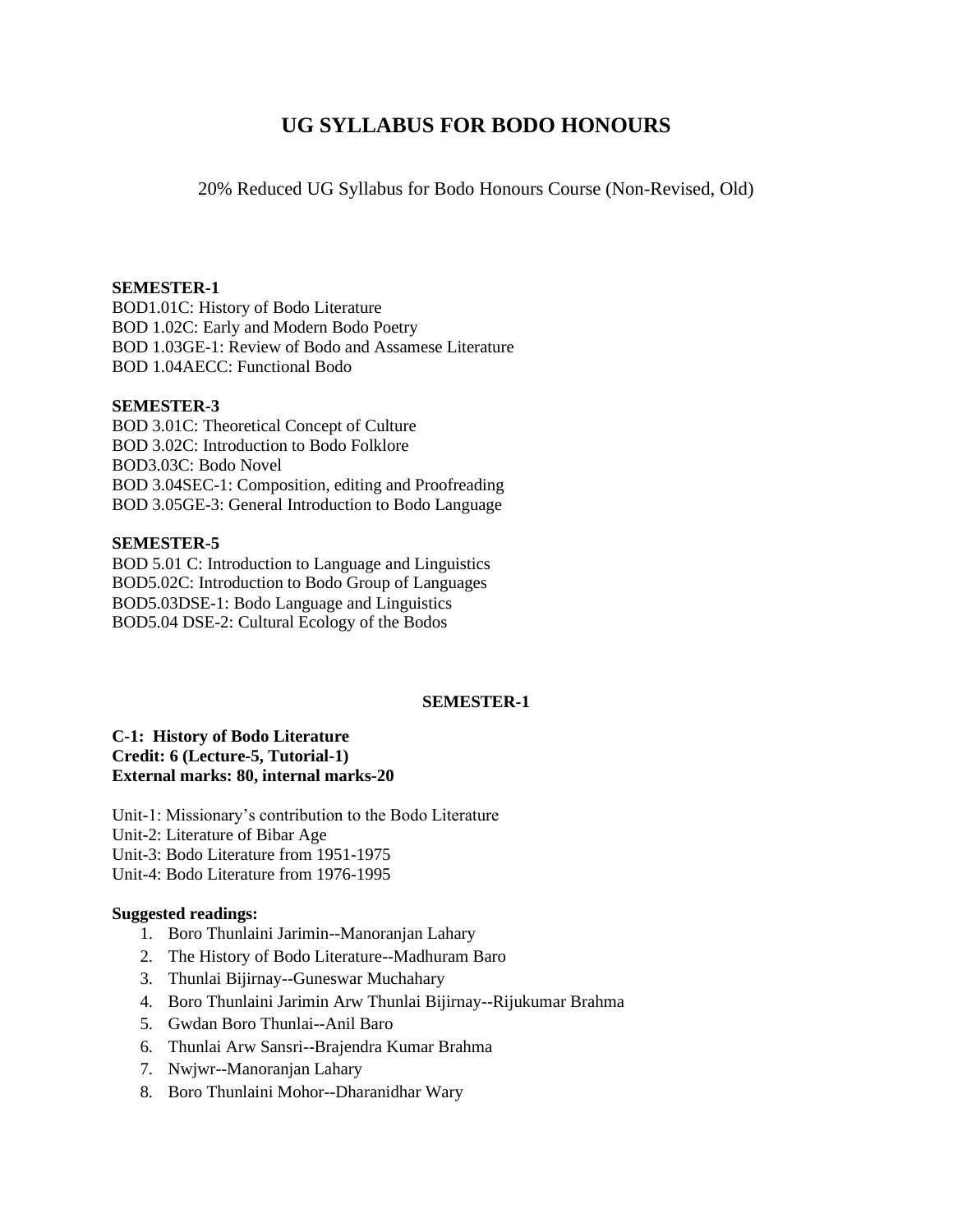- 9. Thunlai Bijirnay (ed.) --Anil Kumar Brahma
- 10. Saorainay Thunlai --Adaram Basumatary
- 11. Nwijijwuthaini Boro Khonthai--Phukan Ch. Basumatary
- 12. Bhaothina Santhwu--Manoranjan Lahary
- 13. Gwdan Nwjwr Arw Gwdan Mwndangthi--Uthrisar Khunggur Basumatary

# **C-2: Early and Modern Bodo Poetry Credits: 6 (Lecture-5, Tutorial-1) External marks: 80, internal marks-20**

# **Early Bodo Poetry:**

Unit-1: Angni Dabung Apha - Rupnath Brahma, Ja Habap - Satish Ch. Basumatary, Dwibajrum - Pramod Ch. Brahma

Unit-2: Hajw - Ishan Ch. Muchahary, Sadu Sikhao - Kalikumar Lahary, Gwdwni Gwjam Methai - Nileswar Brahma

### **Modern Bodo Poetry**:

Unit-3: Gwsw - Nandeswar Baro, Ai Bima - Prasenjit Brahma, Jiuni Ikebana - Brajendra Kumar Brahma Unit-4: Guphur Dauthua Dabw Gabw - Anju, Swdwbni Swler - Aurabinda Uzir, Sangrema jiu - Bishnujyoti Kachari

### **Suggested readings:**

- 1. Boro Thunlaini Jarimin--Manoranjan Lahary
- 2. The History of Bodo Literature--Madhuram Baro
- 3. Thunlai Bijirnay--Guneswar Muchahary
- 4. Boro Thunlaini Jarimin Arw Thunlai Bijirnay--Rijukumar Brahma
- 5. Gwdan Boro Thunlai--Anil Baro
- 6. Thunlai Arw Sansri--Brajendra Kumar Brahma
- 7. Nwjwr--Manoranjan Lahary
- 8. Boro Thunlaini Mohor--Dharanidhar Wary
- 9. Thunlai Bijirnay (ed.) --Anil Kumar Brahma
- 10. Saorainay Thunlai --Adaram Basumatary
- 11. Nwijijwuthaini Boro Khonthai--Phukan Ch. Basumatary
- 12. Bhaothina Santhwu--Manoranjan Lahary
- 13. Gwdan Nwjwr Arw Gwdan Mwndangthi--Uthrisar Khunggur Basumatary

## **GE-1: Review of Bodo and Assamese Literature Credit:6 (Lectuer-5, Tutorial-1) External marks-80, internal marks-20**

Unit-1: Definition of Culture and comparative culture

Unit-2: Comparison of social folk-customs among the tribes of North-East India (relating to life cycles among the Bodos, Rabhas and Dimasa

Unit-3: Comparison of Costumes of the Bodos and Rabhas

Unit-4: Comparison of Dances of the Bodos and Rabhas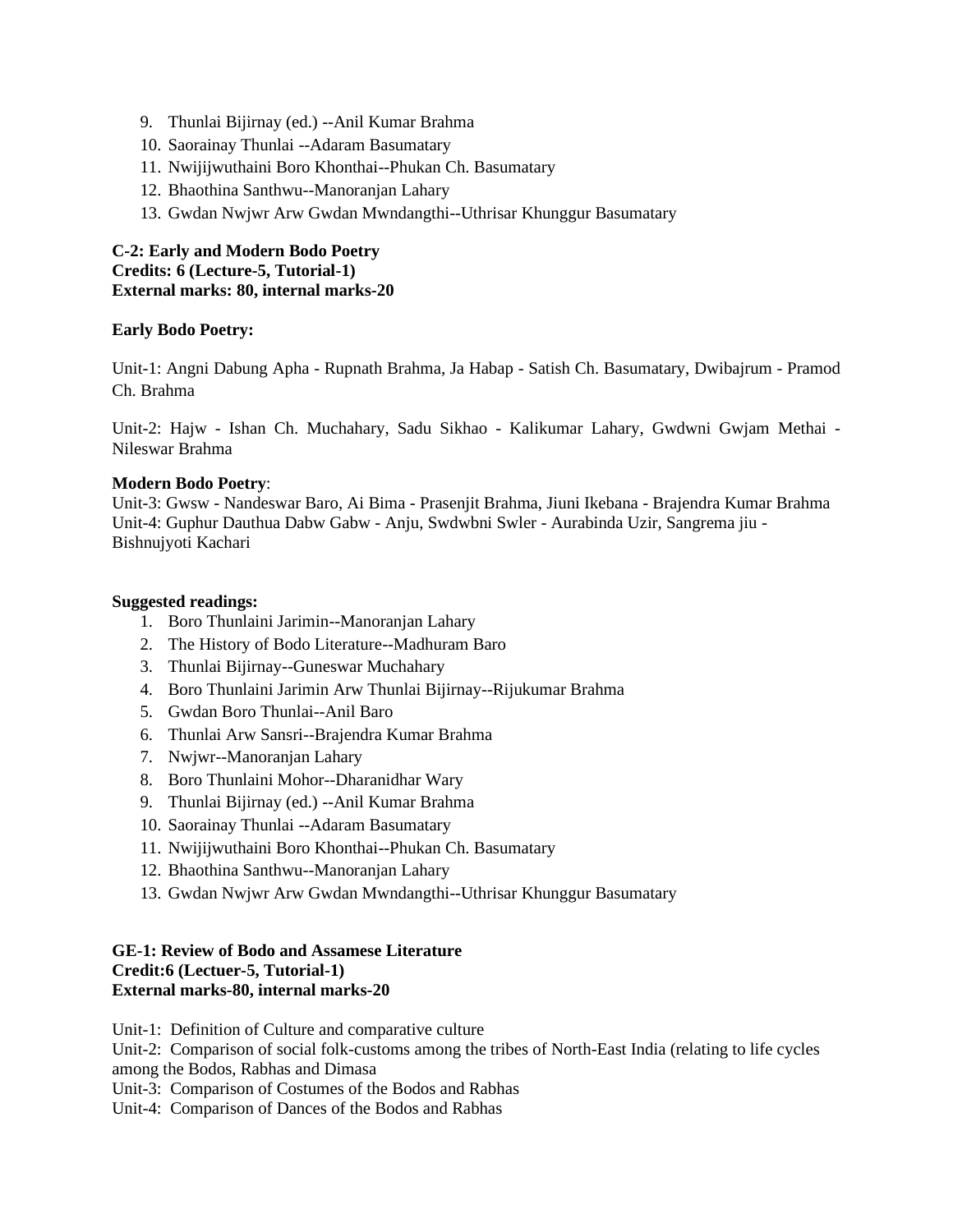## **Suggested readings:**

- 1. Translation Studies: Susan Bassnett
- 2. Translation: Its Theory and Practice (ed): Avadhesh K.Singh
- 3. A Text Book of Translation: Peter Newmark
- 4. Boro Kocharir Somaj Aru Sanskriti: Bhaben Narzi
- 5. Aspects of Social Folk-customs of the Bodos: Kameswar Brahma
- 6. Rabha Janajati: Rajen Rabha
- 7. Rabha Sanskritir Dhara: Rajen Rabhaahitya: Prafulla Kotaki
- 8. Tulonamulak Sahitya: Nirajana Mahanta Bezbora
- 9. Rujuthayari Thunlai: Indira Boro
- 10. Comparative Literature: A Critical Introduction: Susan Bassnet
- 11. Theory and Practice of Comparative Literature (ed.): A.K.Dev & A.K.Das

#### **AECC: Functional Bodo (Communicative) Credit -2 Total marks: 50**

Unit-1: Introduction to Phonology

Introduction to Phonemes, Special Phonological and Morphological features of the language

Unit-2: Introduction to Morphology

Introduction to Word-typology: pragmatics in interactions

Introduction to kinship terms, numeral classifiers: Pragmatics, Application of Case-marker and Tensemarker

Unit-3: Introduction to Syntax

Introduction to sentence construction and pragmatics in social contexts

Unit-4: Practice of translation and composition

Translation from source language to Target language

Practice of composition

### **Suggested Readings:**

- 1. An Introduction to Boro Language: Phukan Basumatary
- 2. Structure of Bodo Language: Madhuram Baro
- 3. Boro Raokhanthi: Swarna Prabha Chainary
- 4. Boro Rao: Bhaben Narzi

# **SEMESTER-3**

**C-5: Theoretical Concept of Culture Credit: 6 (Lecture-5, Tutirial-1) External marks: 80, internal marks-20**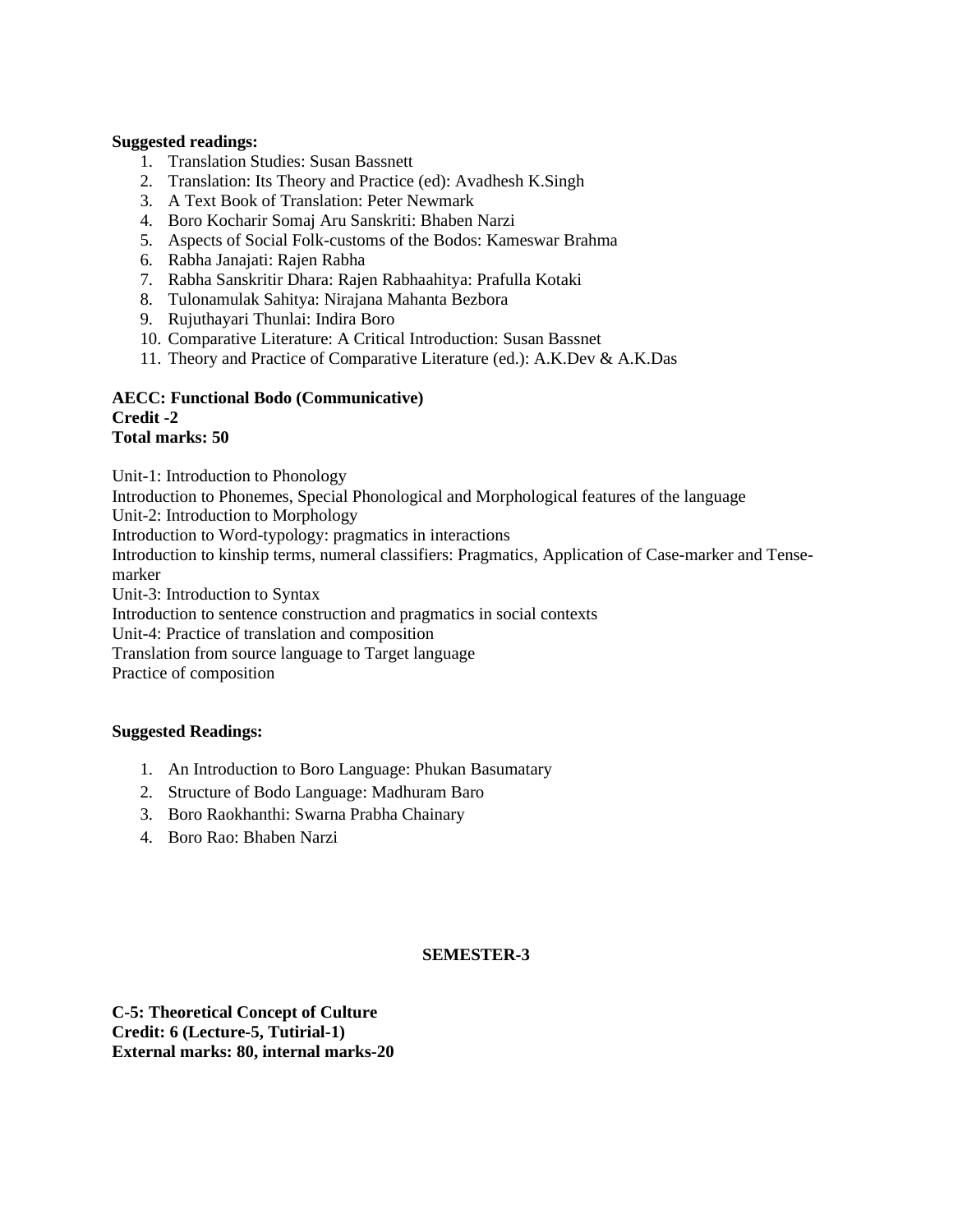Unit-1: Concept of Culture-its defining features, Cultural change-its defining causes, adaptation and reception

Unit-2: Basic concept of Folklore-its social functions and traditional knowledge system

Unit-3: Concept of Folk-literature: its Classification and aestheticism

Unit-4: Concept of Social Folk-customs and folk-life

## **Suggested Readings:**

- 1. Boro-Kocharini Somaj Arw Harimu (Translated): Bhaben Narzee
- 2. Boro harimu Arw Thunlai Bijirnay: Indramalati Narzaree
- 3. Aspects of Social Folk-Customs of the Bodos: Kameswar Brahma
- 4. Folk-literature of the Boros: Anil Baro
- 5. Festival of the Bodos: Mangalshing Hazowary
- 6. Comparative Literature: A Critical Introduction: Susan Bassnett, Blackwell

## **C-6: Introduction to Bodo Folklore Credit:6 (Lecture-5, Tutirial-1) External marks: 80, Internal marks-20**

Unit-1: Material culture of the Bodos Unit-2: Folk-festivals of the Bodos Unit-3: Folk-literature of the Bodos Unit-4: Social Folk-customs of the Bodos (NB: Decrease the concerned materials of the Unit-wise section while dealing with the courses)

### **Suggested readings:**

- 1. Asamni Somaj Harimuao Subung Phwthainay: Binay Kumar Brahma
- 2. Boro Somajari Swdwmsri: Meghnath Mwsahari
- 3. Tribal Customary Law of North-East India : Sibani Roy & S.H.M Rijvi
- 4. Boro Kocharini Somaj Arw Harimu (Trans.): Bhaben Narzi
- 5. Asomar Janajati (ed.): Pramod Ch. Bhattacharya
- 6. Aspects of Social folk-custom of the Bodos: Kameswar Brahma
- 7. Subung Harimuni Riphinay--Dhireswar Boronarzi
- 8. Backgroud of Assamese Culture: Rajmohan Nath
- 9. Mising Sanskritir Alekhya: Bhrigumoni Kagyung
- 10. Folk-literature of the Boros: Anil Kr. Baro
- 11. Tribes of Assam (Part-1,2,3):(ed) B.N. Bardoloi
- 12. Kirata Jana-kriti-S.K.Chatterjee
- 13. The Kacharis-Rev.S.Endle
- 14. Koch-Bodo and Dhimal Tribes:B.H.Hodgson
- 15. History and Civilization of the People of Assam:P.C. Chaudhury

### **C-7: Bodo Novel**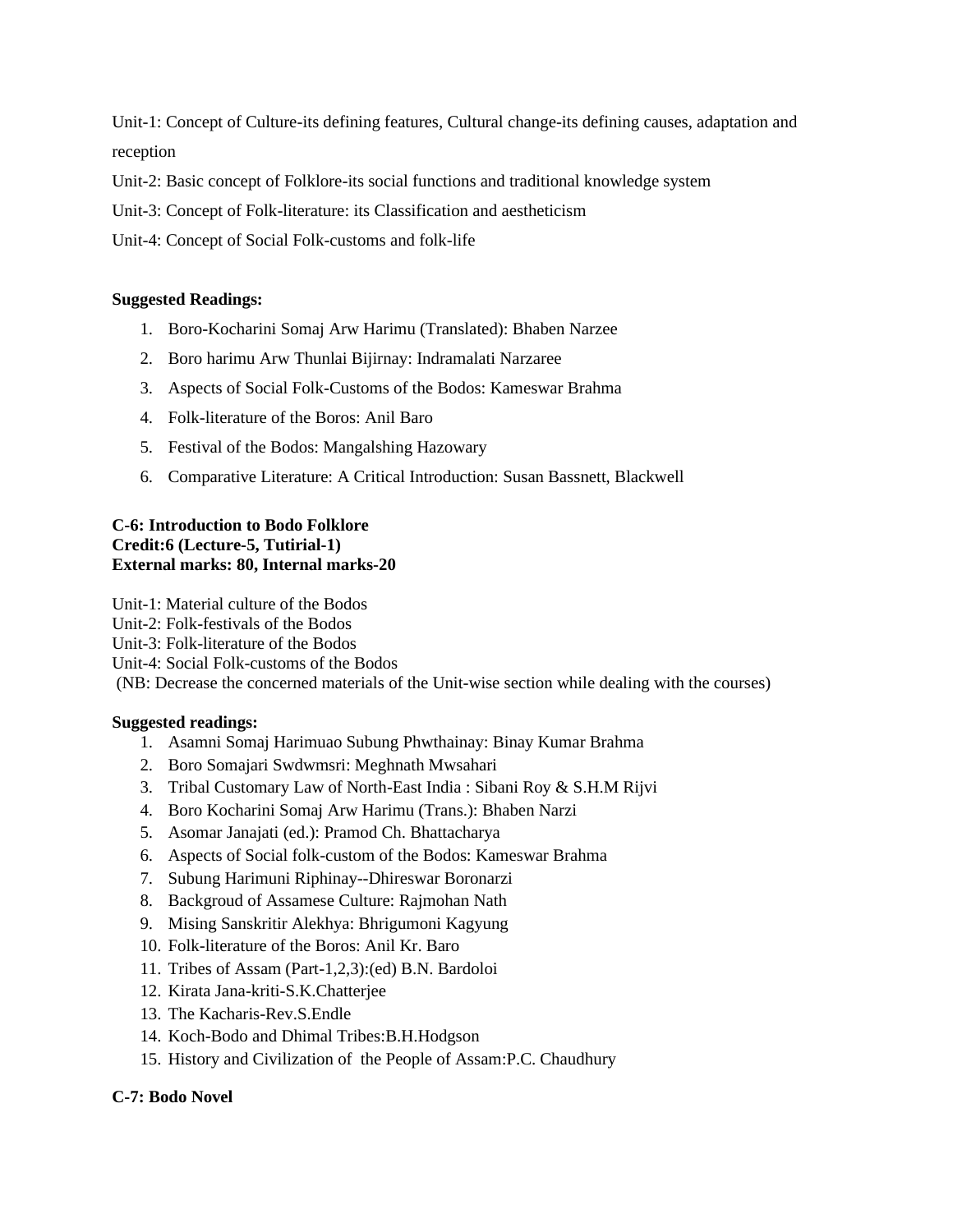## **Total Credit: 6 (Lecture-5, Tutirial-1) External marks: 80, internal marks-20**

Unit-1: Inception Bodo novel and contemporary trends Unit-2: Mwihur by Dharani Dhar Wary Unit-3: Khasphurni Hangma by Bidya Sagar Narzary

N.B :( Course teachers are asked to review the novel based on story-telling, characterization, stylistics and linguistic aspects of the novel.)

# **Suggested readings:**

- 1. Boro Solomani Bijirnay-- Swarna Prabha Chainary
- 2. Boro Thunlaini Mohor Musri: Anil Baro
- 3. History of Boro Literature: Madhuram Baro
- 4. Boro Thunlaini Zarimin: Manoranjan Lahary

### **SEC-1: Composition editing, and Proofreading Total Credit-2 Total marks: 50**

Unit-1: Definition of composition and editing, Purpose of editing, difference between editing and proofreading, difference between writing and editing, ways to edit, importance of copy editing (Theoretical perspectives)

Unit-2: What is proofreading? Importance of proofreading, proofreading symbols, the proofreading process (on the basis of practical and exercise)

### **Suggested Readings:**

- 1. Strunk,William Jr. and E.B. White, "The Elements of Style" (Third Edition). Macmillan, New York, 1979.
- 2. Plotnik, Arthur, "The Elements of Editing: A Guide for Editors and Journalists." Collier/Macmillan, New York, 1984
- 3. Comprehend and Compose, Part-1 &II: Geetha Nagarjun
- 4. Effective Writing: Christopher Turk & John Kirkman
- 5. Doing Creative Writing: Steve May

#### **GE-3: General Introduction to Bodo Language Total Credit: 6 (Lecture-5, Tutorial-1) External matks-80, internal marks-20**

Unit-1: Historical source of Bodo language and its typology

Unit-2: Phonemic features (phonemes, diphthong, vowel and consonant sequence)

Unit-3: Some morphological features and typology (word formation, gender distinction, relationship

between case and case-marker, classifiers and quantifiers)

Unit-4: Syntactic features and typology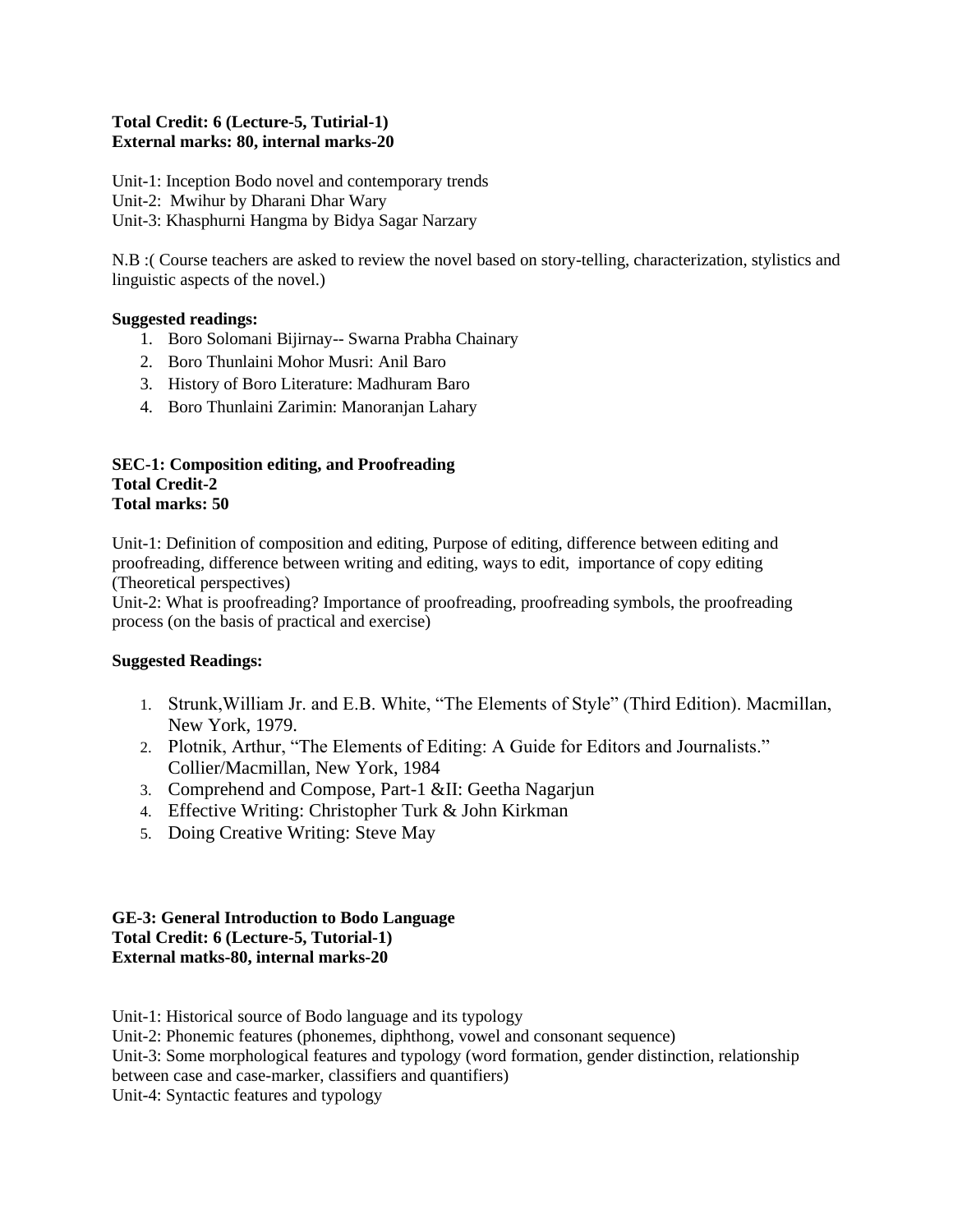#### **Suggested Readings:**

- 1. Structure of Boro Language: Madhuram Baro
- 2. Boro Rao: Bhaben Narzi
- 3. Tibeto-Burman Languages of North-East India: Swarna Prabha Chainary
- 4. A Descriptive Analysis of the Boro Language: P.C.Bhattacharya
- 5. Boro Raokhanthi: Swarna Prabha Chainary

### **SEMESTER-5**

#### **C-11: Introduction to Language and Linguistics Total Credit:6 (Lecture-5, Tutorial-1) External marks-80, internal marks-20**

Unit-1: Definition of Language, its characteristics, language and society,

Unit-2: What is Phonology? Phoneme, allophone, syllable, juncture,

Unit-3: What is Morphology? Morpheme, morph and allomorph, division of morpheme, compoundisation Unit-4: Syntax: Syntactic analysis, IC analysis, Phrase structure

## **Suggested Readings:**

- 1. An Introductory Text Book of Linguistics & Phonetics: R.L.Varshney
- 2. Elements of General Linguistics (Vol.1): Sharad Rajimwale
- 3. Linguistics: David Crystal
- 4. Modern Linguistics: S.K.Verma & N.Krishnaswami
- 5. Raobigianni Phora: Phukan Ch. Basumatary
- 6. Bhasa Bijnan: Upendra Nath Goswami
- 7. The Cambridge Encyclopaedia of Language: David Crystals

## **C-12: Introduction to Bodo Group of Languages Total Credit:6 (Lecture-5, Tutirial-1) External marks-80, internal marks-20**

Unit-1: History of Tibeto-Burman Languages, classification, genetic relationship among the Tibeto-Burman Languages of North-East India and abroad.

Unit-2: Linguistic features of Tibeto-Burman languages (references may be cited from cognate languages of Bodo in case of phonology, morphology, lexis etc.)

Unit-: 3: Grammar (Introduction to structure of noun, pronoun and adjectives, gender distinction, use of case and case-marker, tense,

Unit-4: Affinities in vocabulary and its composition

### **Suggested Readings:**

- 1. Sino-Tibetan A Conspectus: P.K.Benedict
- 2. Gwjwu Raokhanthi: Kamal Kumar Brahma